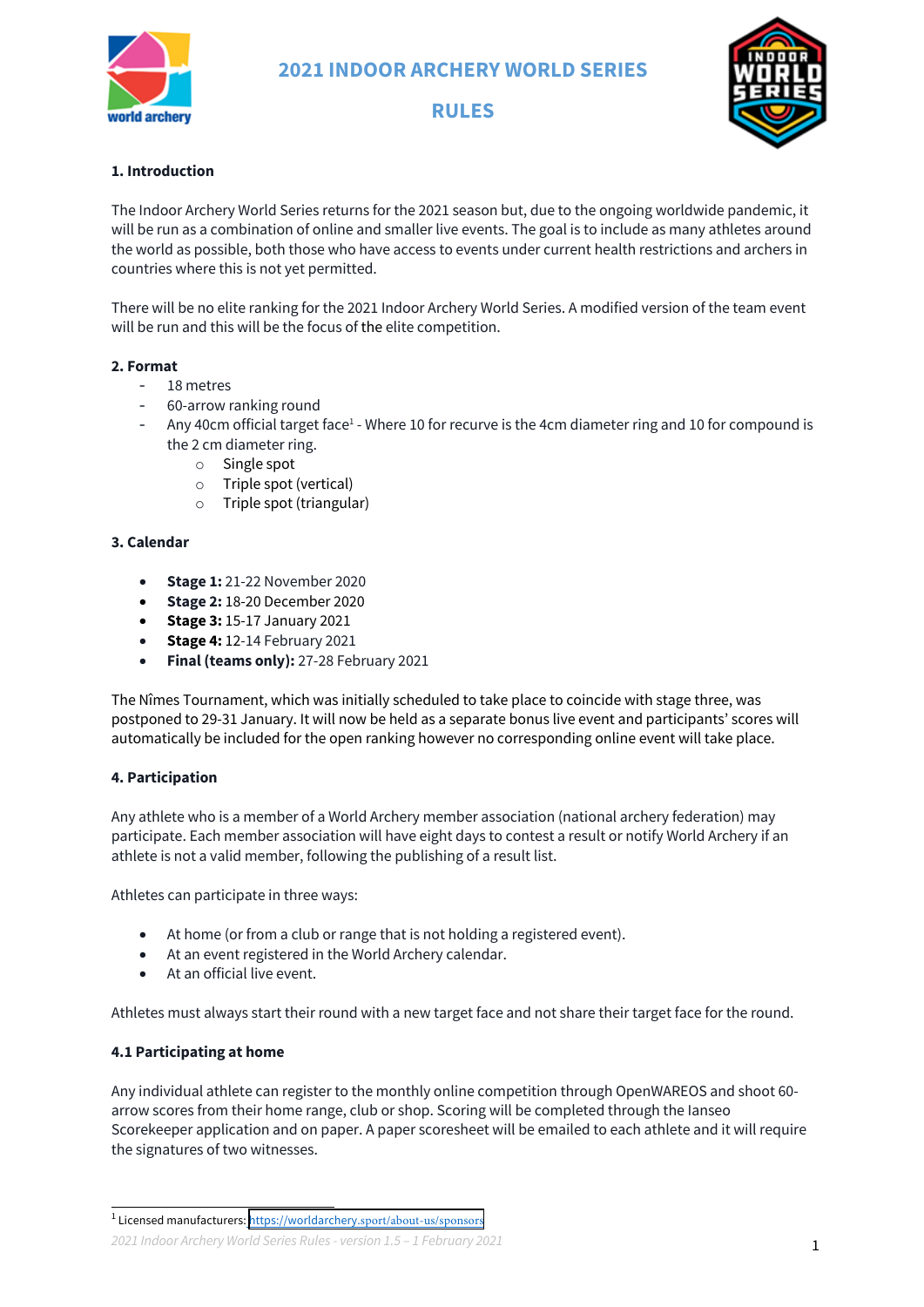

# **RULES**



There will be competition sessions held in three time zones:

- Americas (UTC-5)
- Europe and Africa (UTC+1)
- Asia and Oceania (UTC+8)

Each athlete will choose the most appropriate timezone and the result must be shot, recorded and submitted on the relevant weekend in the relevant timezones. The competition begins at 0800 on Friday and ends at 2000 on Sunday.

Athletes will be required to submit a picture of their scorecard as well as a picture of all target faces used during the scoring round. The picture of the target face must display the brand of the face and its World Archery license.

#### **4.2 Participating at a registered event2**

Any athlete shooting at an event registered in the World Archery calendar must also register for the online competition through OpenWAREOS and submit scores through the Ianseo Scorekeeper application, however they will not be required to submit pictures of their target or scoresheet.

Athletes participating in the team event must shoot their scores at a registered event. Where possible, national federations and clubs are encouraged to register events during the remote competition weekends so that athletes can compete in official environments.

Events can register for the World Archery calendar using the standard procedure.

#### **4.3 Participating at an official live event**

The scores of athletes competing in the following official live events will be automatically included in the relevant month. These running of these events is subject to approval from local authorities.

- **Stage 1:** 22 November Wohlen, Switzerland
- **Stage 2:** 19-20 December Lausanne, Switzerland
- **Stage 3:** 15-17 January Lausanne, Switzerland3
- **Bonus stage:** 29-31 January Nimes, France
- **Stage 4:** 10-14 February Rushmore Rumble, Yankton, USA

The Nîmes Tournament, which was initially scheduled to be the third live event, was postponed to 29-31 January. It will now be held as a separate bonus stage and participants' scores will automatically be included for the open ranking.

The results of any compound events held at the Rushmore Rumble will be normalised to World Archery rules. The Rushmore Rumble is organised by the National Field Archery Association using alternative rules but the results are being endorsed by World Archery's member federation, USA Archery. This means that scores shot by athletes competing in a category that corresponds to one of the categories included in the open ranking of the Indoor Archery World Series can be automatically counted towards the fourth remote stage.

• Announcement or invitations;

- Order of shooting (target/group list);
- Judging;
- Publication of results.

<sup>2</sup> Book 2 Article 4.8.2.1.

In order to obtain official recognition, tournaments shall conform to the standards of organisation set out in the appropriate articles in respect of: • Registration;

<sup>•</sup> Participation of athletes from other Member Associations;

*<sup>2021</sup> Indoor Archery World Series Rules - version 1.5 – 1 February 2021* 2 <sup>3</sup> Cancelled due to Switzerland regulation on COVID-19 pandemic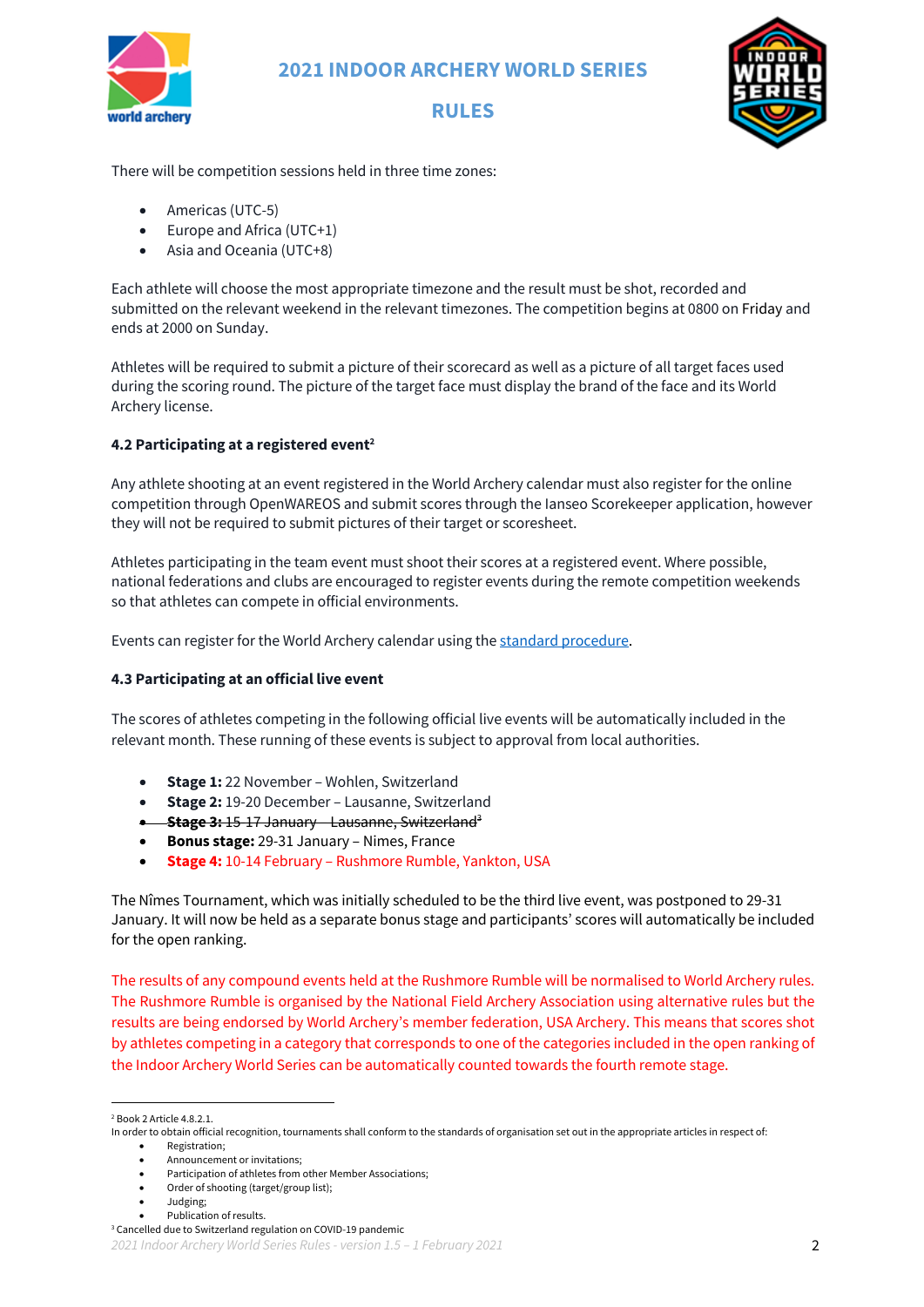

# **RULES**



The X-ring on the event's official target, which measures two centimetres in diameter, will award 10 points rather than the 10-ring used during the event, which measures four centimetres in diameter. The total score of the first 60 arrows of the competition will count towards the Indoor Archery World Series open ranking. Athletes participating in the event will not be required to register online.

### **5. Open ranking (individual)**

Rankings for the following competition categories will be compiled. There will be no separate rankings issued for age groups.

- Barebow women
- Barebow men
- Compound women
- Compound men
- Recurve women
- Recurve men

Athletes will be ranked on the aggregate of their best three scores.

A maximum of one score can be registered per weekend of the Indoor Archery World Series. (Athletes may only register once per weekend through OpenWAREOS.) Athletes may not compete in an official live event and register a second time through OpenWAREOS and, if this does occur, the live event result will be taken.

#### **6. Team event**

Team events for the following competition categories will be held.

- Compound team
- Recurve team

Teams must consist of the following.

- Three athletes.
- At least one athlete of each gender (male/female).

Each athlete may only be a member of one team in each of the competition categories. (An athlete may participate in both a compound and recurve team.)

Teams can record a result during each of the four stages if any of the team's athletes participate at a registered event or official live event. Athletes do not need to register their score at the same venue (however it is encouraged).

Any scores recorded by athletes participating at home will not be counted for the team event.

#### **6.1 Team registration**

Teams are registered by purchasing an entry through the World Archery online shop by midnight CET on 31 December 2020. Detailed registration information will then be collected by email. Scores made after registration only will be taken for ranking.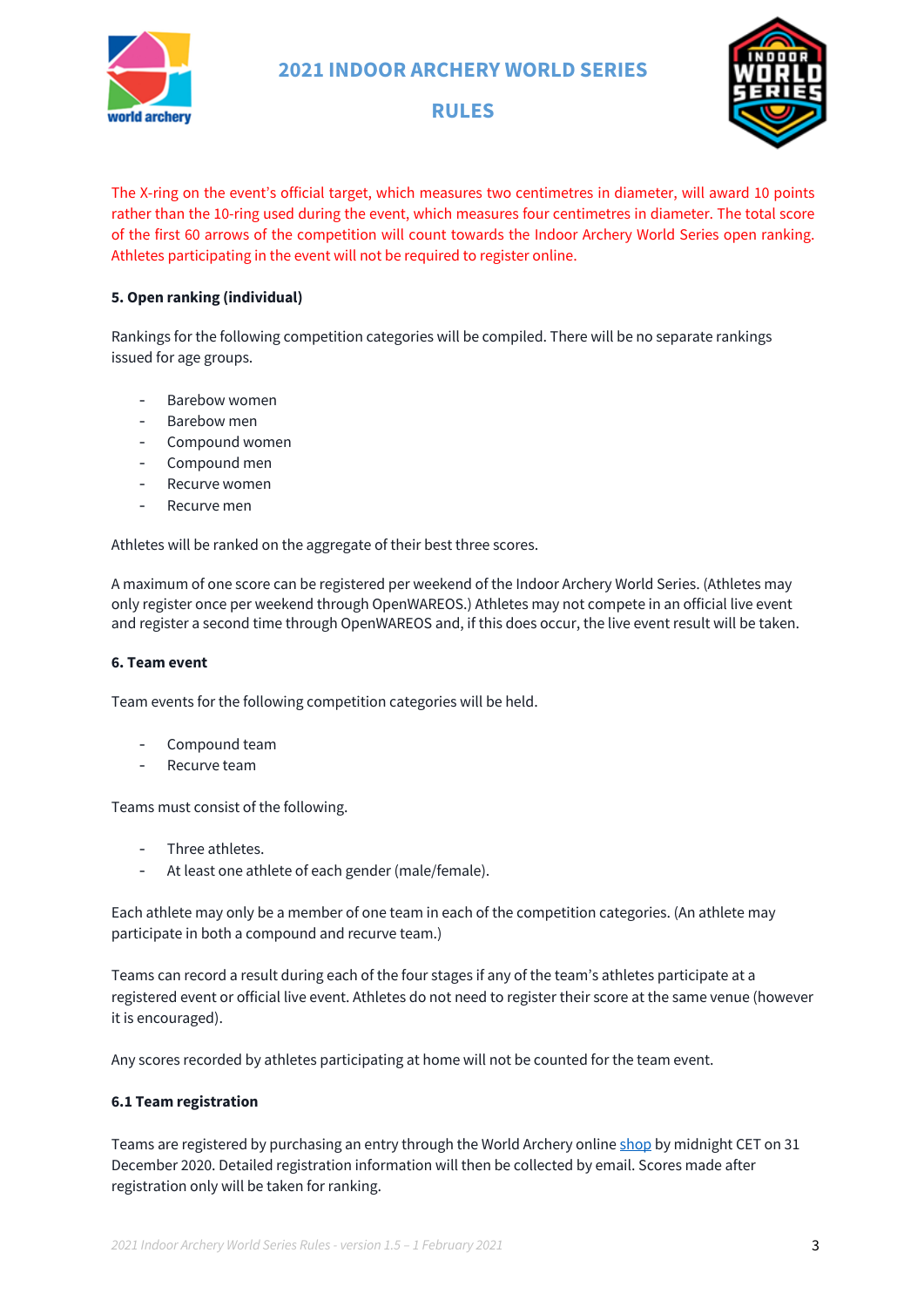





Each team registration costs 60 CHF for the season.

#### **6.2 Team ranking**

Teams will be ranked on their best team scores, provided that team registration form was submitted before the event.

The four teams at the top of the ranking in each division after the fourth stage will be invited to take part in the Indoor Archery World Series Finals at the end of the season. In order to participate, the team must be able to compete at the same location (as the event will be run and broadcast remotely).

If the team cannot meet this requirement, the next team in the ranking will be invited to the Indoor Archery World Series Finals. (Each team will be given no less than 24 hours to respond to an invitation to the Finals.)

Any tiebreaks, including for fourth place, will be decided by ranking the tied teams on their second-best score. If teams are still tied, then the tied teams will be ranked on their third-best score. If still tied, then they will be ranked on their team members' highest individual score, then second-highest score and so on. If the tie cannot be broken, it will be decided in a coin toss.

#### **6.3 Team finals**

The team final will be shot remotely using a unique competition format. The schedule will be as follows (this is subject to change). Finalists will be required at least one hour prior to the final and each finals session is expected to take approximately three hours.

- Saturday 27 February 2021 at 1600 CET: Compound finals
- Sunday 28 February 2021 at 1600 CET: Recurve finals

The team final round will take the following format.

- The teams will be seeded into a semifinal bracket according to ranking.
- The bracket will be decided in head-to-head knockout format using "games".
- Three games will be held: two semifinals and final. (No third-fourth place match will be held.)
- The winner of each semifinal game will advance to the final, the loser will be eliminated.
- The winner of the final game will be the Indoor Archery World Series Champion.

The games will use the following format.

- A game will consist of four matches:
	- o Three individual matches.
	- o One team match.
- The result of the team match will decide the outcome of the game.
- The results of the individual matches affect the starting score of the team match (handicap system).
	- o A win provides one bonus point to the team of the winning archer.
	- o A draw provides one bonus point to both teams.

The individual matches will use the following format.

• Each match consists of 12 arrows and uses cumulative scoring.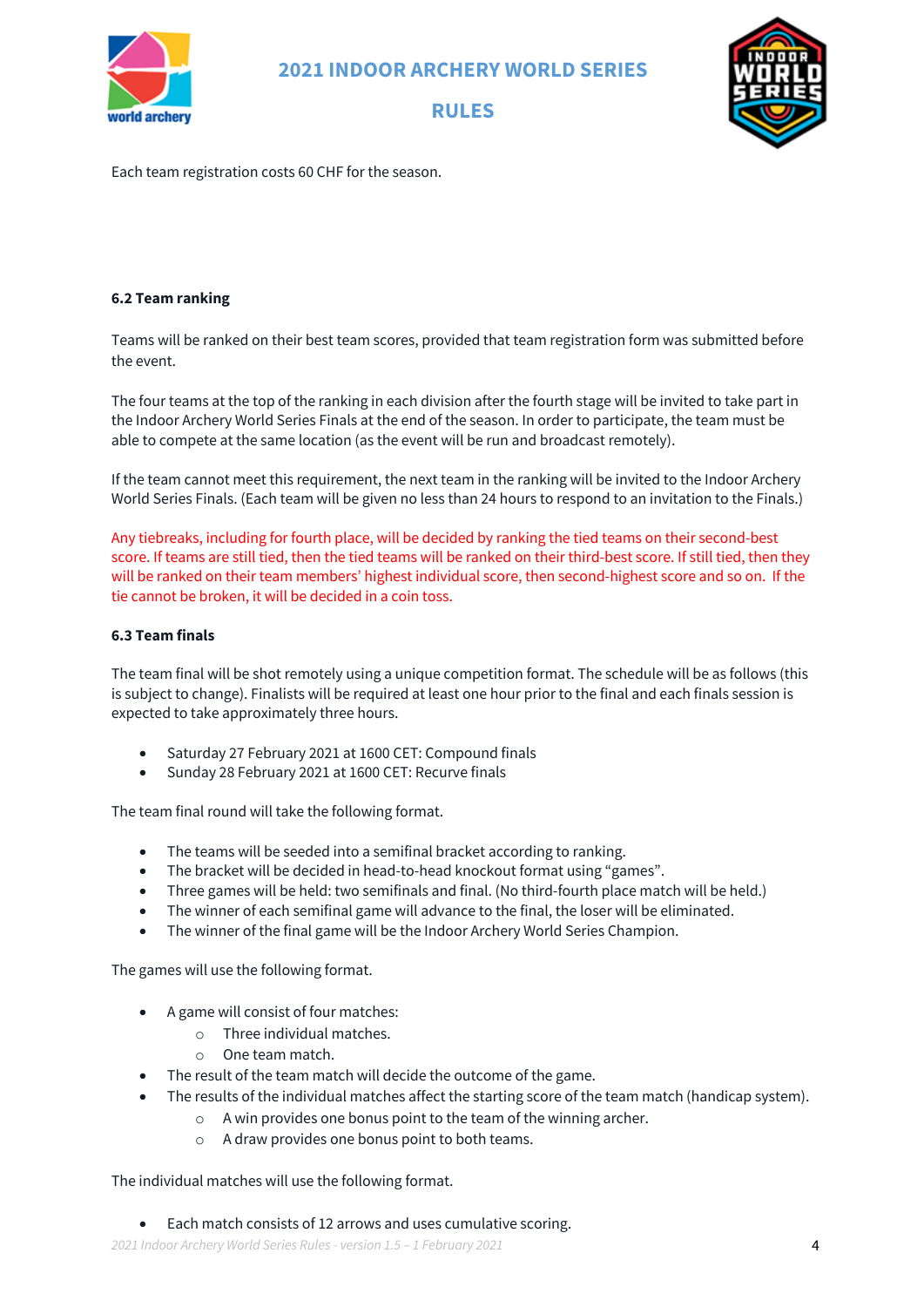

# **RULES**



- Athletes will shoot four ends of three, alternating athletes after each arrow. (No hard time limit will be applied however archers will be required to shoot at a normal finals pace.)
- There is no tiebreak procedure. (A draw remains a draw.)

The team matches will use the following format.

- Each match consists of 12 arrows and uses cumulative scoring.
- Teams will shoot four ends of three, one per archer, alternating teams after each arrow. (No hard time limit will be applied however archers will be required to shoot at a normal finals pace.)
- The match will not start at a score of 0-0 but reflect the bonus points accrued by the two teams over the three individual matches in the game.
- If both teams are tied on score after 12 arrows, there is a tiebreak.
	- o The result of the match (and the game) is decided by a single-arrow shoot-off.
	- o Only one arrow per team is shot.
	- o Each team nominates the athlete that will participate in the tiebreak.
	- o The arrow that lands closest to the centre of the target wins the tiebreak.

Before participating in the Indoor Archery World Series Finals, each team will be required to supply the name of a team captain. This person will be responsible for the following.

- Providing a shooting order for the individual matches in the semifinals to competition management (which will remain secret until revealed live).
	- o The deadline for submission will be communicated to the teams in advance of the event.
	- $\circ$  If no order is submitted, the reverse order of ranking (open ranking) will be used. In case of a tie in ranking, a coin toss will resolve the order.

All matches at the Indoor Archery World Series Finals will use custom triangular triple-spot 40cm faces that conform to World Archery rules (2cm 10-ring for compound, 4cm 10-ring for recurve), except for the following.

- All matches will use target faces with one 12-point ring.
- Archers must declare if they will attempt the 12-point ring before shooting.
- If an archer hits the 12-point ring without declaring their intention, they will score eight points.
- The 12-point ring will not be used in the tiebreak procedure.

Unless otherwise mentioned here, the World Archery rules apply. Additional requirements, processes or guidelines may be issued before the Indoor Archery World Series Finals to facilitate their successful broadcast.

#### **6.4 Team prizes**

A minimum total pay-out of 5.000 CHF (Swiss francs) is guaranteed for each competition category.

The final position for the top four teams will be determined by the results of the Indoor Archery World Series Finals. For the fifth and sixth positions, the prize money will be allocated to the highest-ranked teams that do not appear at the Indoor Archery World Series Finals.

| <b>Position</b> | 1-10 teams | 11+ teams |
|-----------------|------------|-----------|
| First           | 50%        | 45%       |
| Second          | 30%        | 25%       |